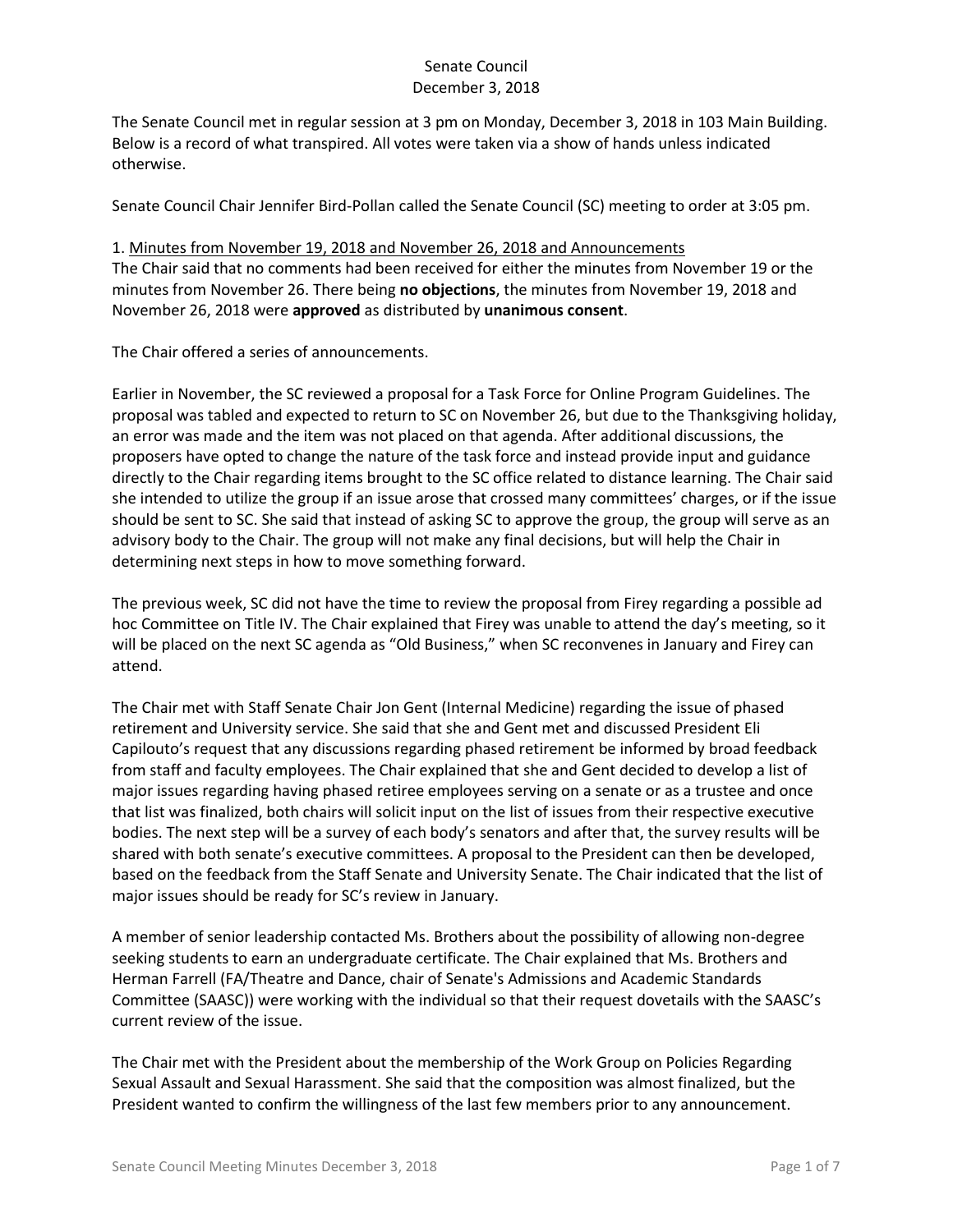Moving to the agenda, the Chair said that she and Ms. Brothers realized earlier in the morning that the wrong agenda item had been posted for the day's meeting. The Lewis Honors College (LHC) rules needed to be returned to SC for further deliberation, but the LHC proposal regarding changes to the *Senate Rules* (*SRs*) was inadvertently included on the agenda, instead of the LHC rules. The Chair asked that SC review the LHC rules instead of the LHC's proposed changes to the *SRs*. There were no objections to the change.

The Chair suggested that all those present introduce themselves.

### 2. Old Business

a. Proposed Changes to *Senate Rules 4.2.1.3* ("Non-Degree Students")

Guest Farrell, chair of the Senate's Admissions and Academic Standards Committee (SAASC), explained the changes since the last SC meeting. When Farrell was finished, the Chair solicited questions of fact from SC members. Guest Christine Harper, associate provost for enrollment management, also participated in the discussion. When questions of fact slid into debate, the Chair noted that the **motion** on the floor was a recommendation from the SAASC to approve the proposed changes to *Senate Rules 4.2.1.3* ("Non-Degree Students"). Because the motion came from committee, no **second** was required.

SC members debated aspects of the proposal, but there was a sense that the SC was supportive of the proposed changes. When discussion wound down, the Chair suggested that it was time for a vote. A **vote** was taken and the motion **passed** with none opposed and one abstained.

### b. Proposed New *Senate Rules 5.3.2.8* ("Undergraduate Colleges-Probation and Suspension Policies," "Lewis Honors College")

b. Proposed Changes to Lewis Honors College Rules

Guest Czar Crofcheck (AG/Biosystems and Agricultural Engineering, Lewis Honors College associate dean of academic affairs) explained the changes that had been made since the SC last saw the most recent draft of the Lewis Honors College (LHC) rules.

Tagavi asked if the LHC III.C was intended to exclude other lecturers. After a lengthy discussion, Crofcheck agreed to a change. Tagavi **moved** to change the sentence in C, as described below .

In accordance with (the controlling) GR VII.E.2.a, Associate members of the Honors College Faculty are those tenure and tenure-eligible faculty with primary appointments in another college who have an occasional assignment to provide instruction in the Honors curriculum; and lecturers with a primary appointment in the Honors College who teach Honors courses on an occasional or recurring basis.

Brion **seconded**. A **vote** was taken and the motion **passed** with none opposed. Discussion continued.

Tagavi **moved** to add ", for consistency with University Governing Regulations" to the third sentence of LHC VIII, as described below.\*

The University Senate delegates its authority to approve amendments to these rules to the Provost and Dean of the Lewis Honors College, for consistency with University Governing Regulations.

 $\overline{\phantom{a}}$ 

Strikethrough indicates deleted text and underlining indicates added text.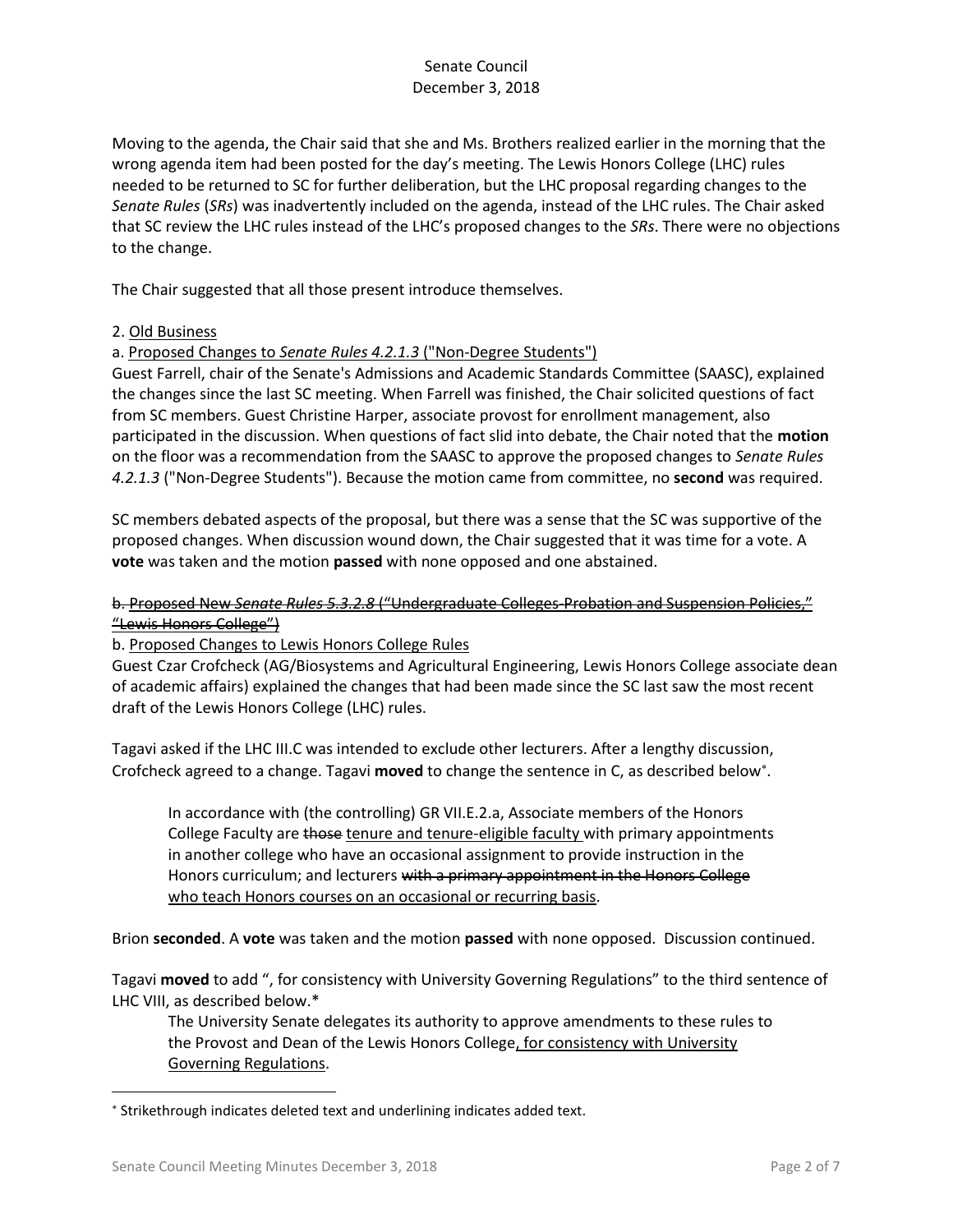Wood **seconded**. Discussion followed, with the bulk of the discussion centered on what exact language should be added and where it should be added. Guest Douglas Michael, parliamentarian, said that because the Chair had not formally put the motion on the floor, Tagavi could modify his motion without the need for additional parliamentary action.

Tagavi then **moved** to add the phrase "for consistency with higher University rules and regulations" to the sentence in LHC VIII, as described below\*.

These rules do not become effective until and unless approved by the Dean of the Honors College and Provost for consistency with higher University rules and regulations as indicated by their signatures below, and by the University Senate.

Wood **seconded**. Discussion continued. Brion suggested putting the same language in the sentence below about amendments but Grossman disagreed, saying that the "next sentence" pertained to delegating authority so it did not belong there. A **vote** was taken and the motion **passed** with none opposed.

Brion then **moved** to add the same language to the LHC Preamble, as described below\*.

These rules may be amended by a majority of the total voting membership of the Honors College Faculty (GR VII.E.2.c), and the approval of the Dean of the College and the Provost that the rules are consistent with higher University rules and regulations.

Tagavi **seconded**. Cross reminded SC members that the correct word to use would be "certify," not "approve." Brion **accepted as a friendly amendment** Cross's suggestion, as did Tagavi, to the language as described below.

These rules may be amended by a majority of the total voting membership of the Honors College Faculty (GR VII.E.2.c), and the approval certification of the Dean of the College and the Provost that the rules are consistent with higher University rules and regulations.

There were a few additional comments, after which a **vote** was taken. The motion **passed** with none opposed. There were a few additional comments.

A **vote** was taken on the changes to the proposed changes to the LHC rules and the motion **passed** with none opposed. Crofcheck said that she would solicit approval from the LHC faculty on the revised language. The Chair said that if there was faculty debate about the changes to the LHC rules, the rules would need to return to SC. Otherwise, there was no need for the LHC rules to return to SC prior to being reviewed by the Senate.

### 3. Committee Reports

a. Senate's Admissions and Academic Standards Committee (SAASC) – Herman Farrell

i. Proposed Change to Master of Health Administration

Farrell, chair of the Senate's Admissions and Academic Standards Committee (SAASC), described the proposed changes. The Chair called for questions of fact.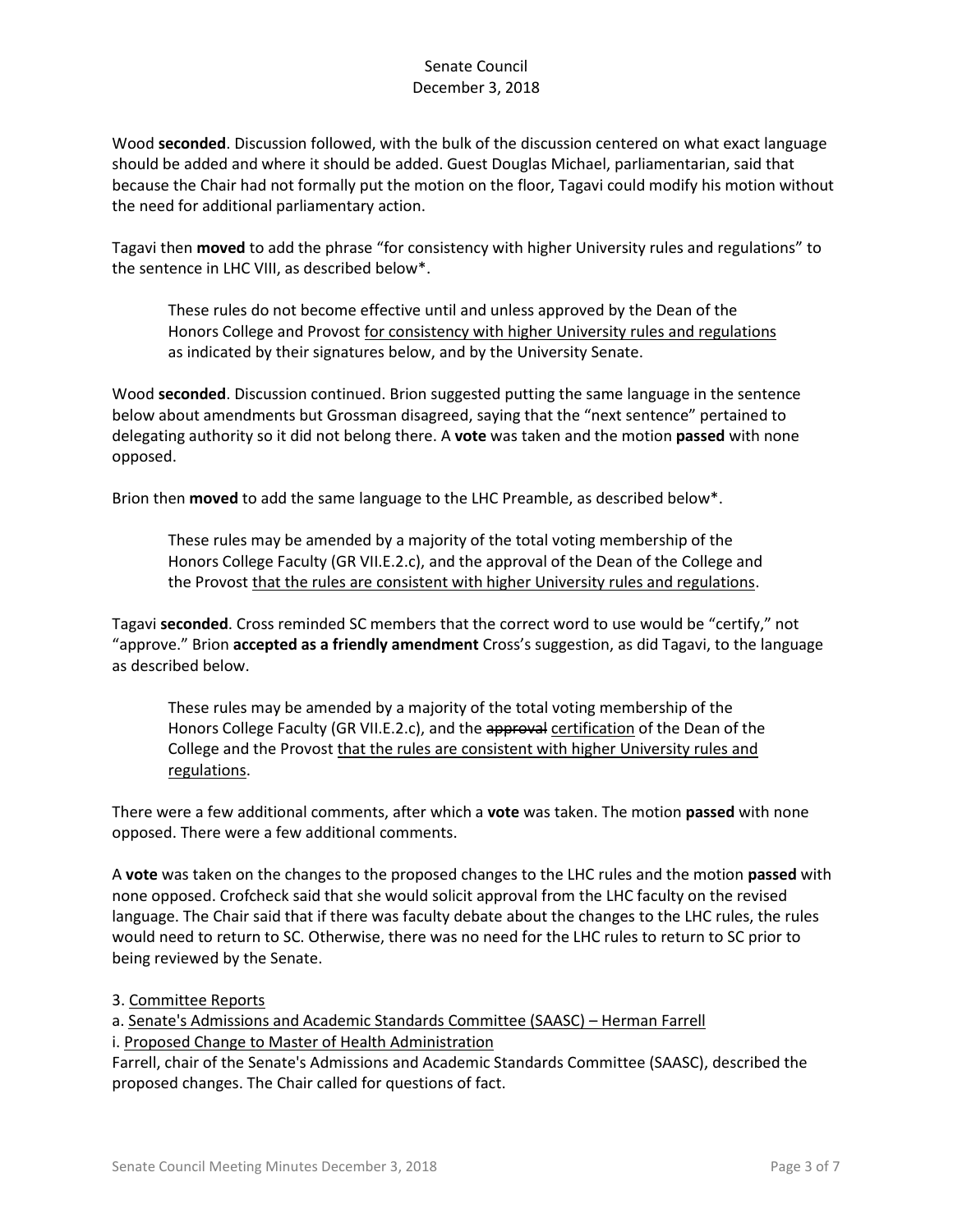Tagavi asked if the phrase "Electives (5 total)" meant five credit hours or five courses. He also asked if there was a list that had been approved by program faculty. Guest Martha Riddell (PbH/Health Management and Policy) clarified that the language referred to "five credit hours." At Tagavi's request, Riddell agreed to make that change. There was little debate about the merits of the proposal. The Chair stated that the **motion** on the floor was a recommendation from the SAASC to approve the proposed changes to the Master of Health Administration. Because the motion came from committee, no **second** was required.

A **vote** was taken and the motion **passed** with none opposed.

- 4. Degree Recipients
- a. In Memoriam Degree Recipient
- i. College of Social Work Student PJ-37

Guest Kalea Benner (SW) explained the request from the College of Social Work. Grossman **moved** that the elected faculty members of SC approve **College of Social Work student PJ-37** as the recipient of an In Memoriam honorary degree, for submission through the President to the Board of Trustees. Cross **seconded**. After brief discussion, a **vote** was taken and the motion **passed** with none opposed.

### b. Honorary Degree Recipient(s)

The Chair invited Guest Morris Grubbs (Graduate School assistant dean for graduate student professional development) presented four honorary degree nominees put forward by the University Joint Committee on Honorary Degrees (UJCHD). SC members voted on the nominees in the order in which they were presented in Grubbs' PowerPoint.

Cross **moved** that the elected faculty members of SC approve SBB as the recipient of an Honorary Doctor of Laws, for submission through the President to the Board of Trustees. Walker **seconded**. There was brief discussion about the type of honorary degree chosen by the UJCHD. A **vote** was taken and the motion **passed** with none opposed.

Grubbs described the next nominee. Brion **moved** that the elected faculty members of SC approve YG as the recipient of an Honorary Doctor of Humane Letters, for submission through the President to the Board of Trustees. Grossman **seconded**. A **vote** was taken and the motion **passed** with none opposed.

Grubbs moved to the third nominee. Grossman **moved** that the elected faculty members of SC approve JH as the recipient of an Honorary Doctor of Humane Letters, for submission through the President to the Board of Trustees. Cross **seconded**. A **vote** was taken and the motion **passed** with none opposed.

Grubbs described the fourth nominee. Grossman **moved** that the elected faculty members of SC approve HLL as the recipient of an Honorary Doctor of Humane Letters, for submission through the President to the Board of Trustees. Walker **seconded**. A **vote** was taken and the motion **passed** with none opposed.

c. Request for Waiver of *Senate Rules 5.4.2.3.C.1* ("Circumstances for Award of Honorary Degrees") At the Chair's request, Grubbs explained the request from the UJCHD for a sixth awardee this academic year. Grubbs explained that the UJCHD requested the waiver to allow five honorary degrees to be awarded during the May Commencement ceremonies, bringing the total number awarded in 2018-19 to six; the *SRs* limit the number of nominees to five in any one academic year. Grubbs explained that there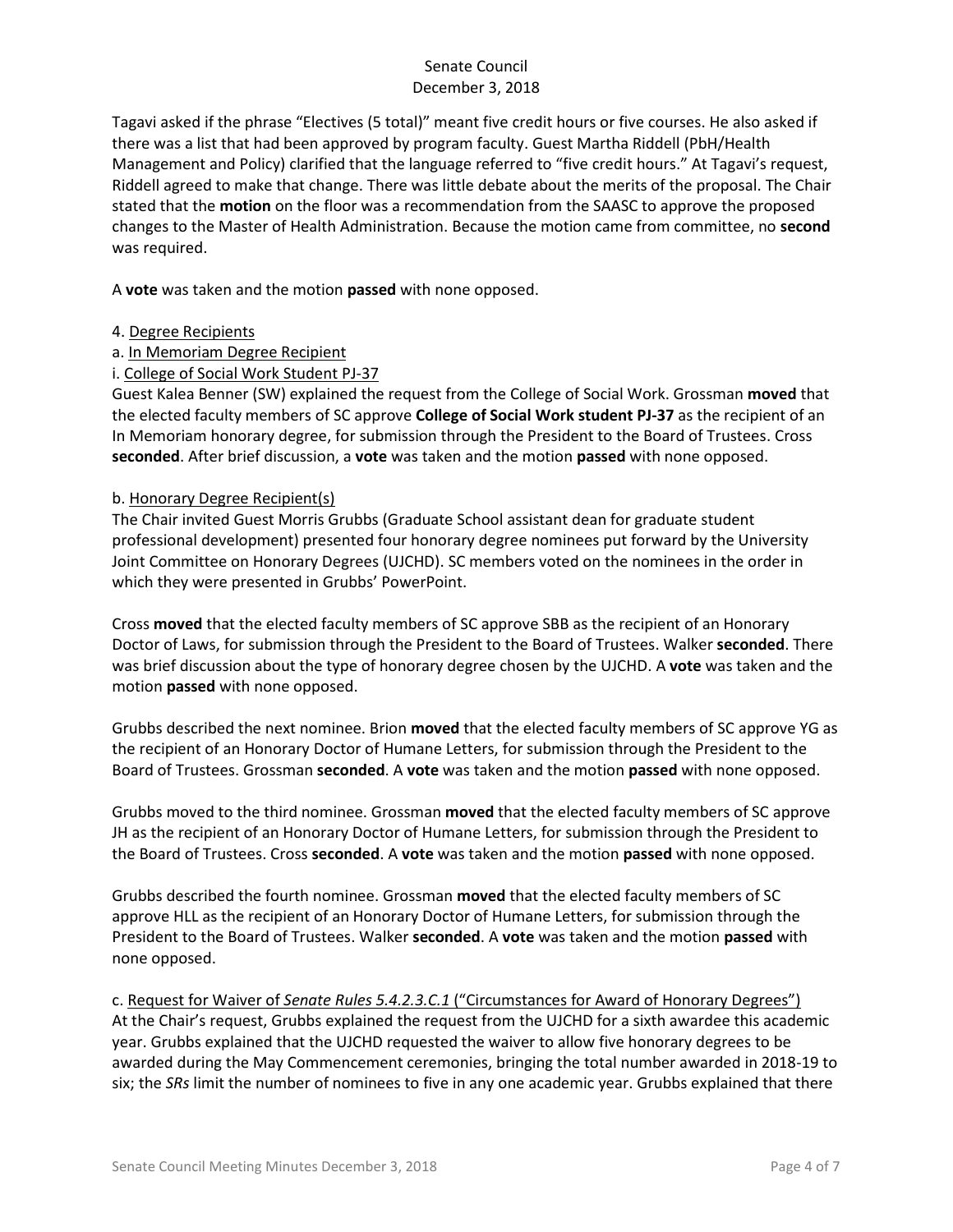was a strong field of nominees and that it was possible that one of the four already approved by SC might not be able to attend due to scheduling conflicts.

Grossman **moved** to waive *SR 5.4.2.3.C.1* ("Conditions of Circumstance for Honorary Degrees," Circumstances for Award of Honorary Degrees"). Cross **seconded**. There was lengthy debate about the rule waiver. During debate, the Chair announced that she and Parliamentarian Michael reviewed the *SRs* quickly and *SR 1.1.0.C* ("Authority to Waive Senate Rules") granted the SC the ability to waive *SRs*, but not the Senate. Therefore, there was no need to ask Senate to waive the rule and the fifth nominee, if approved by SC, would be sent forward to the Senate. A **vote** was taken and because it was a tie, the Chair cast the deciding vote; the motion **passed** with four in favor, three opposed, and one abstained.

### d. Honorary Degree Recipient(s) [Pending Approval of SR Waiver]

Grubbs described the fifth nominee. Spear **moved** that the elected faculty members of SC approve RST as the recipient of an Honorary Doctor of Engineering, for submission through the President to the Board of Trustees. Walker **seconded**. Discussion continued, although it focused primarily on the nominee's status as a possible sixth awardee during the academic year, not on the credentials of the nominee. A **vote** was taken and the motion **passed** with none opposed.

The Chair reminded SC members and those present to not share the discussion – the nominees were considered private and secret until the President has a chance to contact each nominee.

## e. December 2018 Degree Recipients

Grossman **moved** that the elected faculty members of SC approve UK's December 2018 list of candidates for credentials, for submission through the President to the Board of Trustees and Brion **seconded**. A **vote** was taken and the motion **passed** with none opposed.

# 5. Request from Student Regarding *Senate Rules 5.4.1.1* ("Application for Degrees," "Demonstration of Extraordinary Hardship")

The Chair reported that the student in question had failed to send in the required documentation. After additional comments from the Chair, Brion **moved** to postpone discussion until the student submits the required documentation and Walker **seconded**. A **vote** was taken and the motion **passed** with none opposed.

# 6. Officer Elections

### a. Vice Chair

The Chair invited Guest Roger Brown (AG/Agricultural Economics, chair of the Elections Subcommittee of the Senate's Rules and Elections Committee (SREC)) to the table to oversee the election process. The Chair commented that Osterhage was absent due to illness, but that she had expressed to the Chair a willingness to stand for the position of vice chair. Brown thanked the Chair for that information, noting that he had wanted to know if she was willing.

Brown began the election process by saying that the election could be done by secret ballot if anyone requested it; Blonder asked for a secret ballot.

Brown listed the nominees who were eligible to serve and passed out small pieces of paper. He asked SC members to first write down nominations for the vice chair; nominations could be made for more than one eligible SC member. After the nominations were written down and collected, Brown said that those nominated were Brion, Cross, Osterhage, Spear, and Tagavi.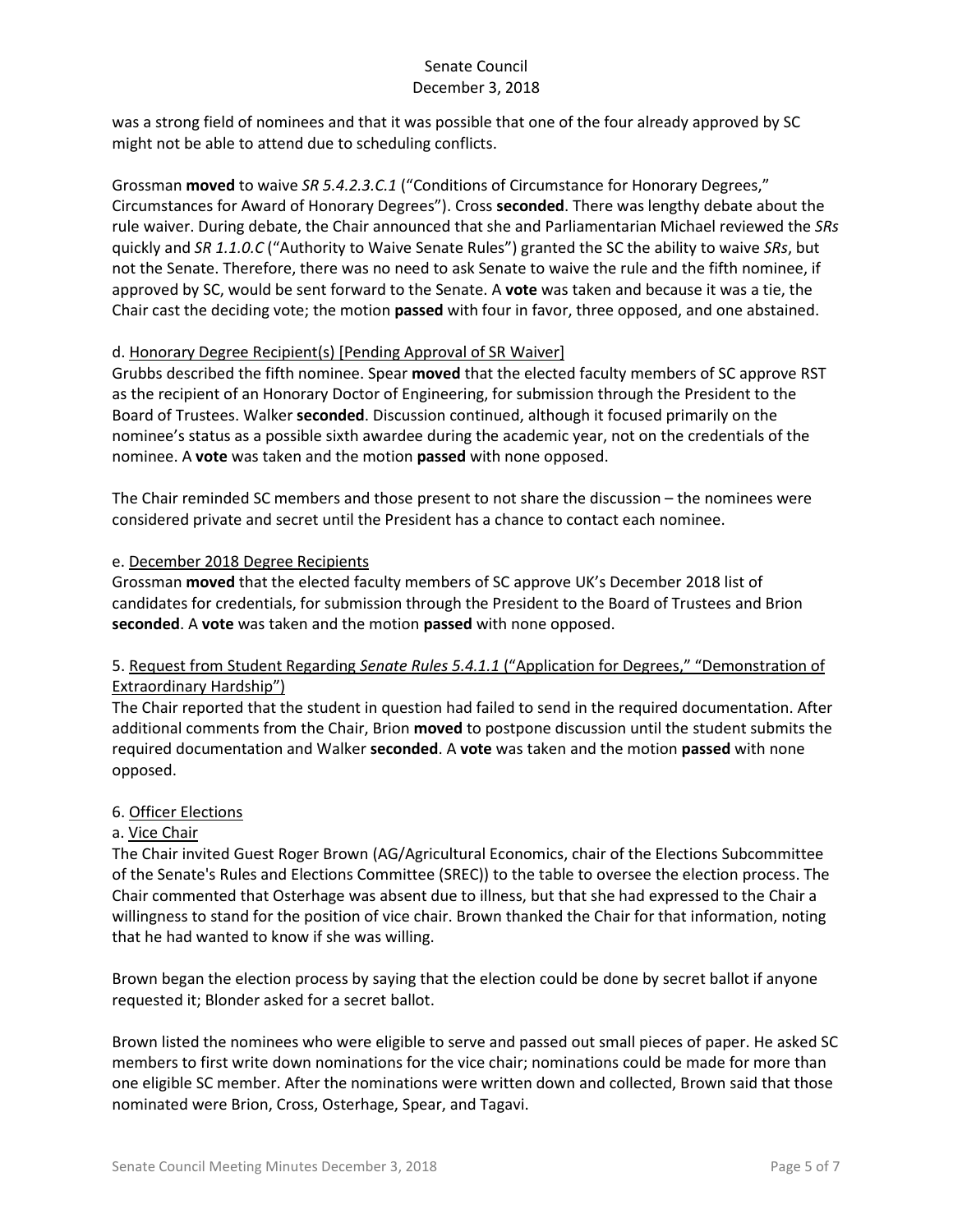Brown suggested that those nominated indicate their willingness to serve. Both Brion and Spear expressed gratitude for the nomination, but for a variety of reasons neither was able to serve if elected. Brown noted that the list of nominees was now at three: Cross, Osterhage, and Tagavi.

Brown handed out additional pieces of paper on which SC members could write the name of the person they were voting for, for the position of vice chair. He said that the individual who won a majority of the votes would be declared the winner. Brown collected the ballots and counted them and announced that Osterhage had won a majority; Brown said that Osterhage received four votes, so she had received a majority of the votes.

Cross **moved** to declare Osterhage as the winner and Grossman **seconded**. Tagavi objected, saying that four votes out of eight votes did not constitute a majority and another vote would need to be held. Roger then agreed with Blonder, explaining that Osterhage received four votes, Tagavi received three votes, and Cross had received one vote. Roger concurred that an additional vote would be required. Cross withdrew his name from the field, explaining that he had received the fewest votes in the first round of voting.

SC members voted again and Brown announced the results: Osterhage with four votes and Tagavi with four votes. Brown indicated that another vote would be needed and Tagavi asked why Brown thought that a different outcome would occur. Brown explained that it was expected that at this point, SC members would discuss the candidates and advocate for one over the other. Brown asked if there were any SC members who wanted to offer a comment. Bird-Pollan (chair) noted that Osterhage was absent due to illness, but regularly attended SC meetings. Tagavi interrupted Bird-Pollan and said she could not speak on behalf of Osterhage. Bird-Pollan corrected him, noting that she had the right to participate in officer elections. Tagavi said that she did not have the right to speak, but that she could vote. Brown disagreed, saying that Bird-Pollan was not administering the election and that in her role as a voter, Bird-Pollan had a right to participate. Blonder and Brion spoke in favor of Tagavi. Cross commented that if Osterhage had been present, she would have already won the election, but due to others' expressed concerns about an assistant professor serving as vice chair, he would vote for Tagavi.

Brown again handed out pieces of paper for voting. After counting the ballots, he announced that Tagavi won the election and would take office on June 1; Tagavi received five votes and Osterhage received three.

# 7. Nominees for Ombud Search Committee

SC members deliberated on the nominees. The Chair indicated that the SC office had only received two nominations, so she put her name forward to serve as a possible (third) faculty member on the Ombud Search Committee. SC members were not comfortable putting forward the name of the faculty administrator who self-nominated and settled on the Chair and the nominee from the College of Medicine. The Chair said she was willing to serve, but that she did not teach undergraduate students and it was possible that the other nominee also did not teach undergraduate students. During discussion, McCormick indicated that she could serve as one of the faculty nominees. SC members thanked McCormick. Grossman **moved** to send forward McCormick's name, as well as the name of the College of Medicine nominee. Cross **seconded**. A **vote** was taken and the motion **passed** with none opposed.

### 8. Tentative Senate Agenda for December 10, 2018